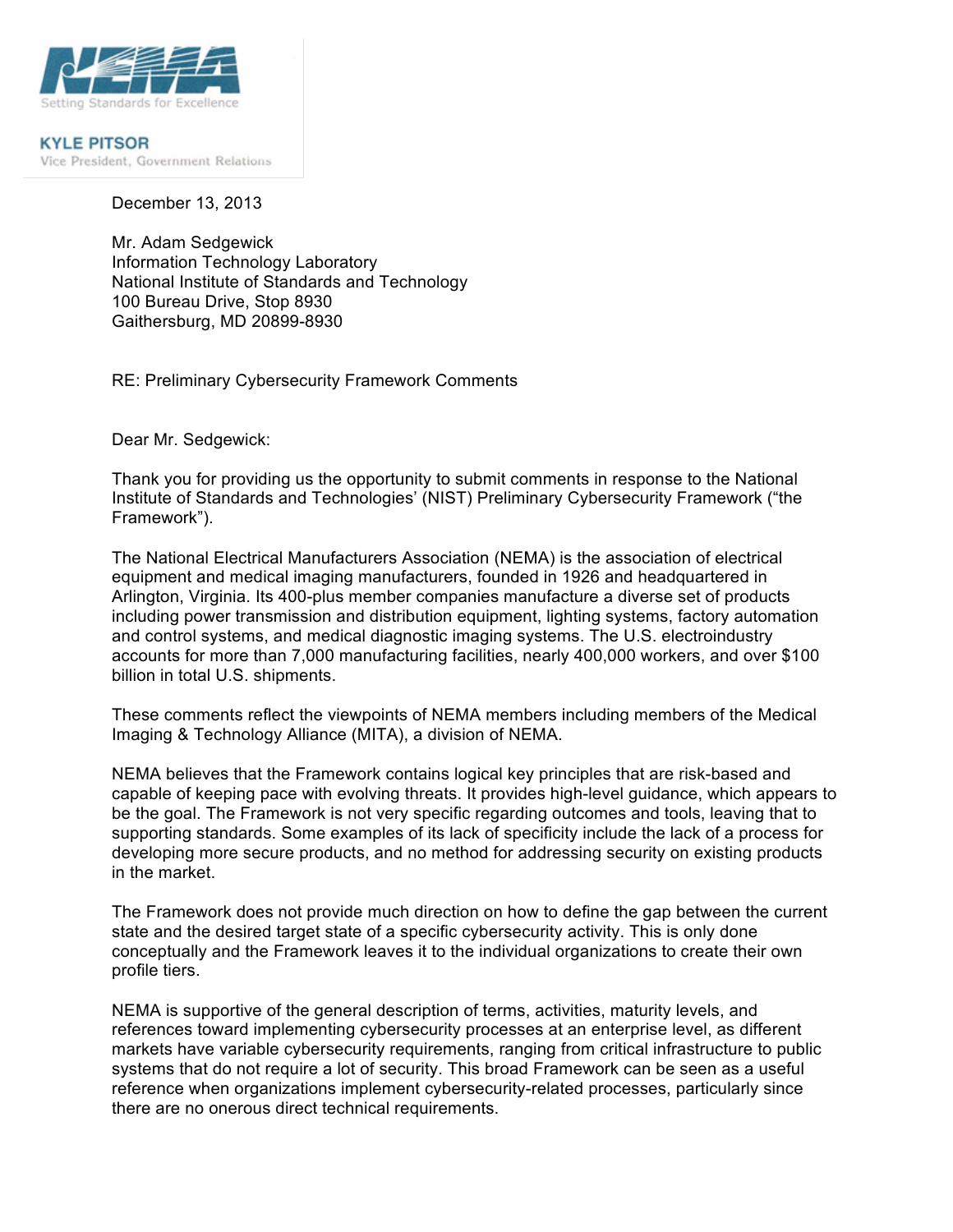However, the Framework is just one component of a predictive cybersecurity process that should also include:

- Effective information sharing between government and industry partners, including classified information, in real time;
- these activities in good faith; and • Information sharing liability protection, which will safeguard companies who participate in
- • Appropriate incentives for companies to develop proactive, preventive, and predictive capabilities for cyber defense.

 NEMA offers the following comments on particular portions of and specific issues in the Framework.

 operators of critical infrastructure from the roles and responsibilities of the technology suppliers who manufacture the products composing critical infrastructure. There are instances in the Framework where delineation between these two could be 1. The Framework should better clarify the roles and responsibilities of owners and misinterpreted.

 As an example, in Section 3.3 the Framework discusses providing a common language interdependent partners responsible for the delivery of essential critical infrastructure services. A technology supplier could be considered an interdependent partner. Yet, in the introduction a statement reads, "The critical infrastructure community includes public and private owners and operators, and other supporting entities that play a role in securing the Nation's infrastructure." The term "other supporting entities" could be interpreted to mean technology suppliers. This would seem to contradict what is mentioned later in the document. for critical infrastructure owners and operators to communicate requirements among

2. Consideration should be given to organizations' and entities' current cybersecurity risk management processes and procedures. It is mentioned in the introduction that the Framework complements—and does not replace—an organization's existing business or cybersecurity risk management process and cybersecurity program. It also states that an organization can use its own current processes and leverage the Framework to identify opportunities to improve an organization's management of cybersecurity risk.

 What if an organization's current processes and procedures are deemed more than capable of addressing cybersecurity risks? Many NEMA member companies already have very robust cybersecurity risk management processes and procedures in place. In addition, these select companies may already have formally adopted existing ISO or IEC security standards and certifications that satisfy the requirements of the Framework. If an organization can demonstrate this either via self-certification or third-party certification, can it be considered to have adopted the Framework? Since most organizations conduct these types of assessments as matters of business, it would be of value for the government to recognize and accept these attestations as a measure of an organization's cybersecurity/information security maturity.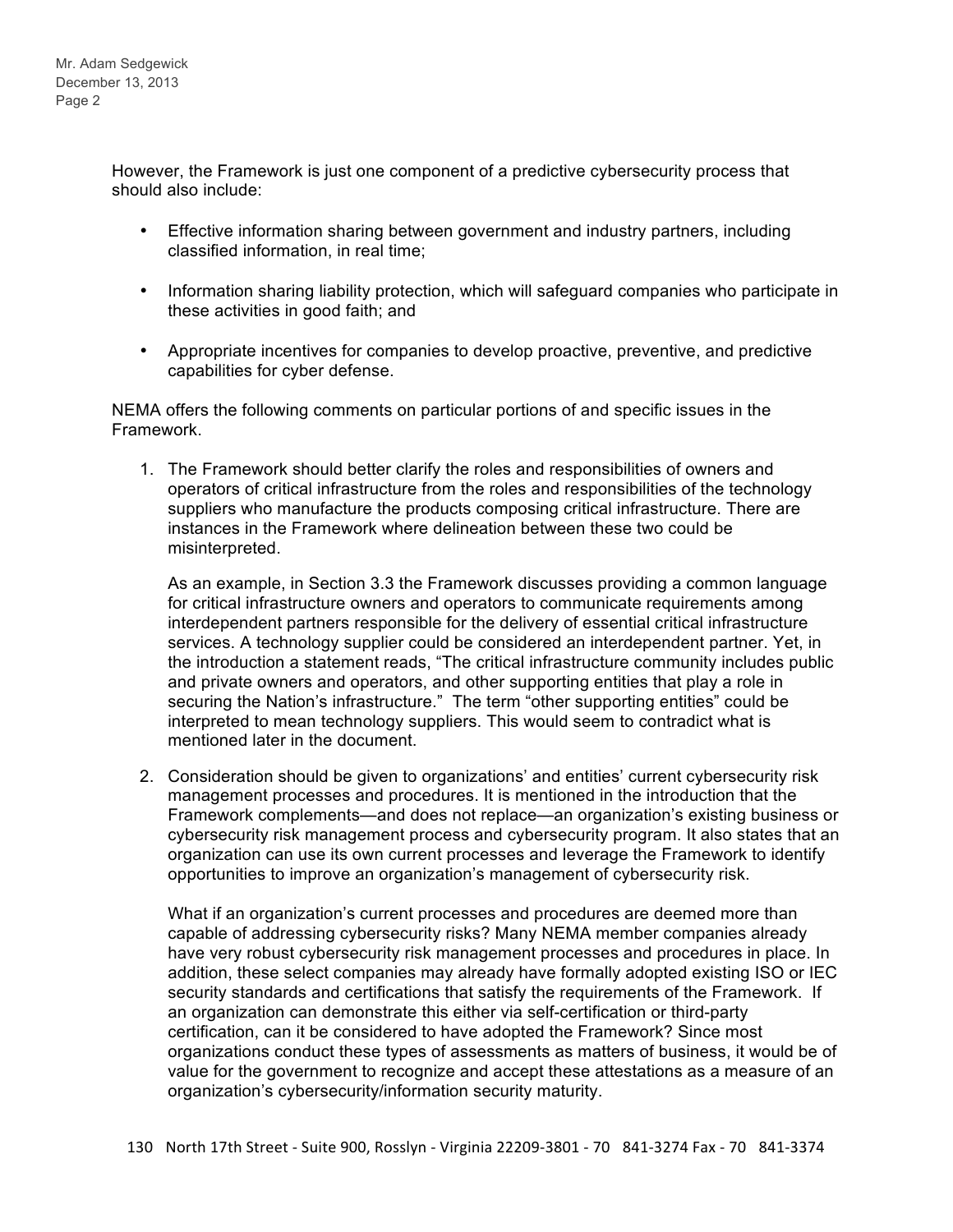- 3. NIST should consider having the Framework reference the Building Security In Maturity Model (BSIMM) as a de-facto measurement model in its informative reference list.
- 4. NIST should consider having the Framework reference healthcare-specific standards such as ISO/IEC-80001.
- 5. The Framework should promote a continuous improvement process. Not until the Respond and Recover phase is there a reference about improvement and even then it does not take into account explicit lessons learned. Nor is there an acknowledgement that when there are organizational changes, such as a new acquisition or a major change in assets, that the organization should determine if the current security posture is still adequate.
- provides to help organizations understand their current and future needs. 6. The Framework needs to emphasize the importance of a skilled cybersecurity workforce to raise the level of technical skills of those who operate critical infrastructure. NIST should consider including an informative reference list which contains cybersecurity certifications and corresponding summaries of competencies that each certification
- 7. The Framework is vague on mapping and harmonization of global standards, laws, and regulations. A list of informative references to existing standards is included in the Framework in Table 1. This list of standards does not mention all existing international efforts. We are concerned that this list may be mistaken to be a checklist of a reference to mandatory standards. NEMA requests that NIST make it clear that other standards may be applicable. NEMA further requests that NIST show support for the selection of the referenced standards and how other standards may be selected for inclusion.
- 8. We believe privacy and cybersecurity go hand in hand. As such, we applaud NIST's willingness to address privacy issues in the Framework. Although the inclusion of privacy standards in the Framework is important, a privacy methodology that includes open- ended and burdensome mandates could serve to discourage organizations from Framework's privacy methodology (Appendix B) to ensure the methodology is narrowly focused to reflect consensus private sector practices relating to privacy. By including an appropriately tailored privacy methodology as part of the Framework, NIST will encourage the adoption of the Framework and allow an organization to complement its cybersecurity program with a privacy program that addresses privacy issues directly implicated by the organization's approach to cybersecurity. adopting the voluntary Framework. NEMA urges NIST to review and revise the
- all listed as passive, not active. This suggests that one can move between tiers and have no impact on actual risk. 9. The Framework tiers, which try to make this into a capability maturity model, are almost
- and best practices, which is threat management. That is a key component in risk management that needs more guidance. 10. The Framework fails to address one of the largest gaps in existing standards, guidance,